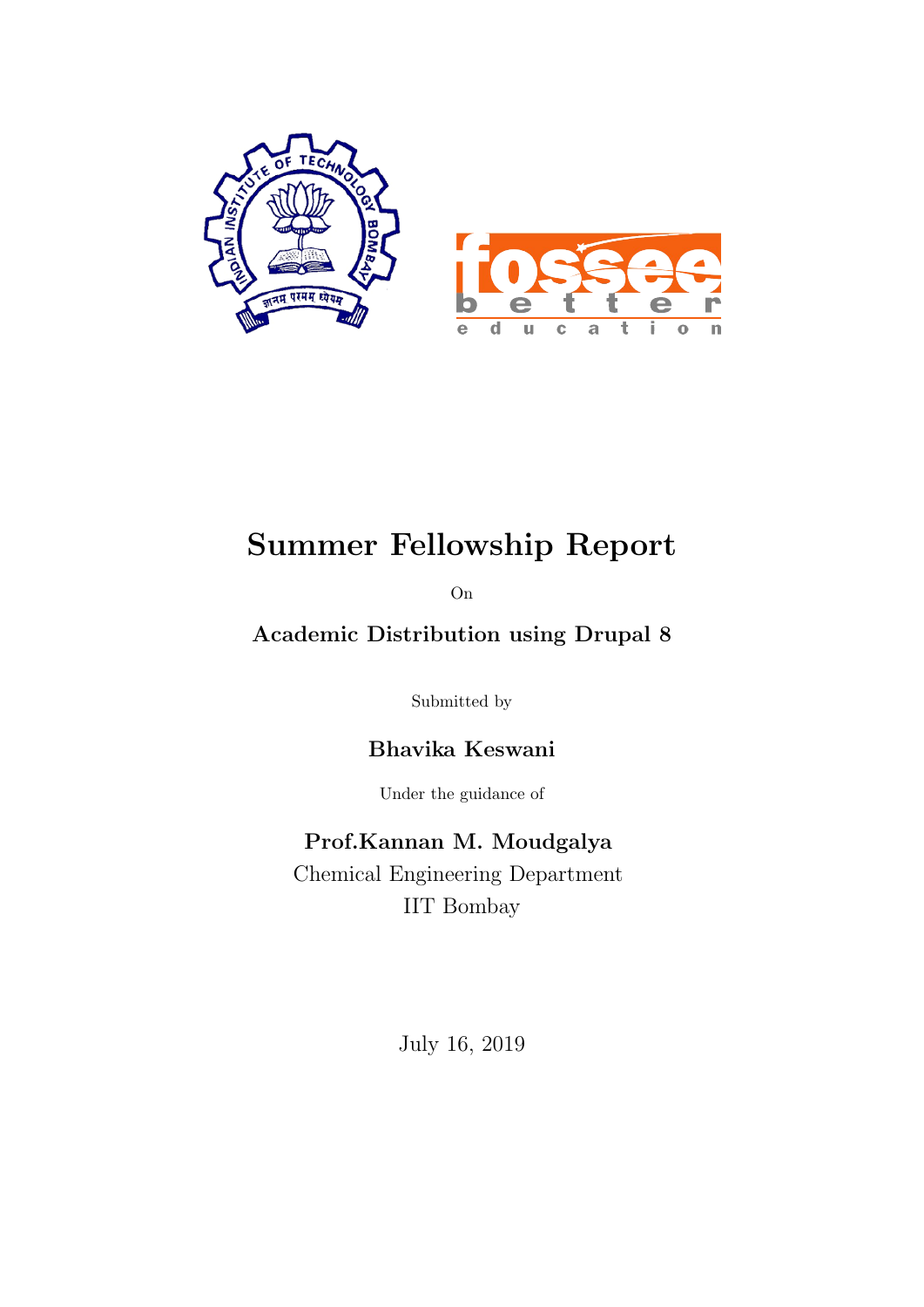## Acknowledgment

I would like to express my gratitude to Prof. Dr. Kannan Moudgalya for conducting the FOSSEE Summer Fellowship. I would also like to thank my mentors Mr. Nitesh Kumar, Mr. Tejas Vaidya and Ms. Ruchi Kumari for providing valuable insight and expertise,as well as assisting me in overcoming several difficulties I faced during the course of this project.A special gratitude to Prof. P. Sunthar, whose contribution in stimulating suggestions and encouragement,helped me to coordinate my project.I would extend my appriciation to my fellow interns who provided me their valuable presence whenever I approached obstacles in project.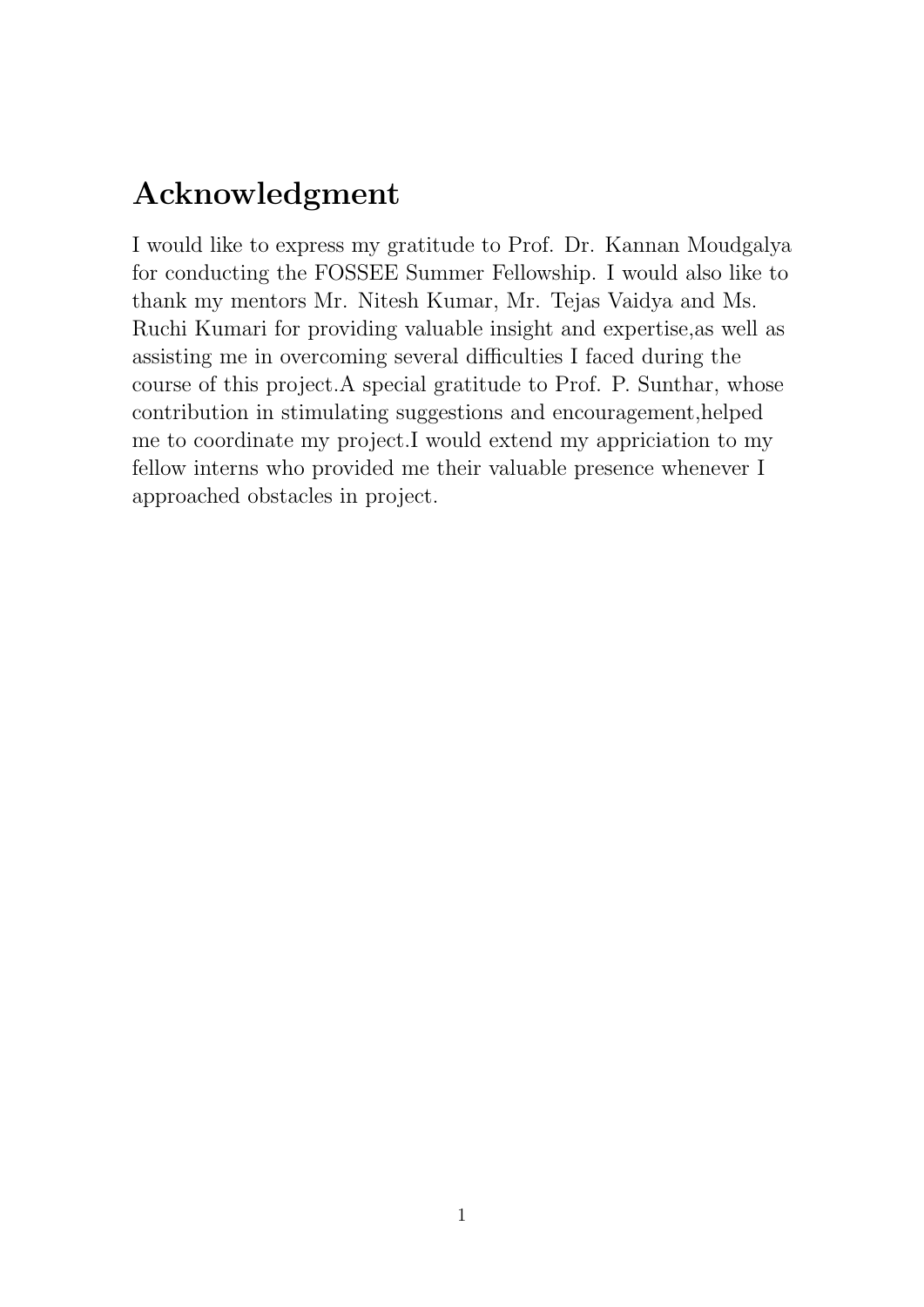# **Contents**

| Introduction<br>$\mathbf{1}$ |                                              |                                                                     | 3              |
|------------------------------|----------------------------------------------|---------------------------------------------------------------------|----------------|
|                              | 1.1                                          |                                                                     | 3              |
|                              | 1.2                                          |                                                                     | 3              |
|                              | 1.3                                          |                                                                     | $\overline{4}$ |
|                              | 1.4                                          |                                                                     | $\overline{4}$ |
| $2^{\circ}$                  | <b>Setting Up Academix Distribution</b><br>5 |                                                                     |                |
|                              | 2.1                                          |                                                                     | $\overline{5}$ |
|                              | 2.2                                          | Installing Academix Distribution Website                            | $\overline{5}$ |
| 3                            |                                              | Content Types in Academix Website                                   | 6              |
|                              | 3.1                                          |                                                                     | 6              |
|                              | 3.2                                          | Adding Content Type based on analysis of L.D College of Engineering | 6              |
|                              | 4 Views and Taxonomy<br>8                    |                                                                     |                |
|                              | 4.1                                          |                                                                     | 8              |
|                              | 4.2                                          |                                                                     | 10             |
| 5                            | Migrating Data in Content Types              |                                                                     | 11             |
|                              |                                              |                                                                     | 11             |
| 6                            | <b>Generating Modules</b><br>14              |                                                                     |                |
|                              | 6.1                                          |                                                                     | 14             |
|                              | 6.2                                          |                                                                     | 14             |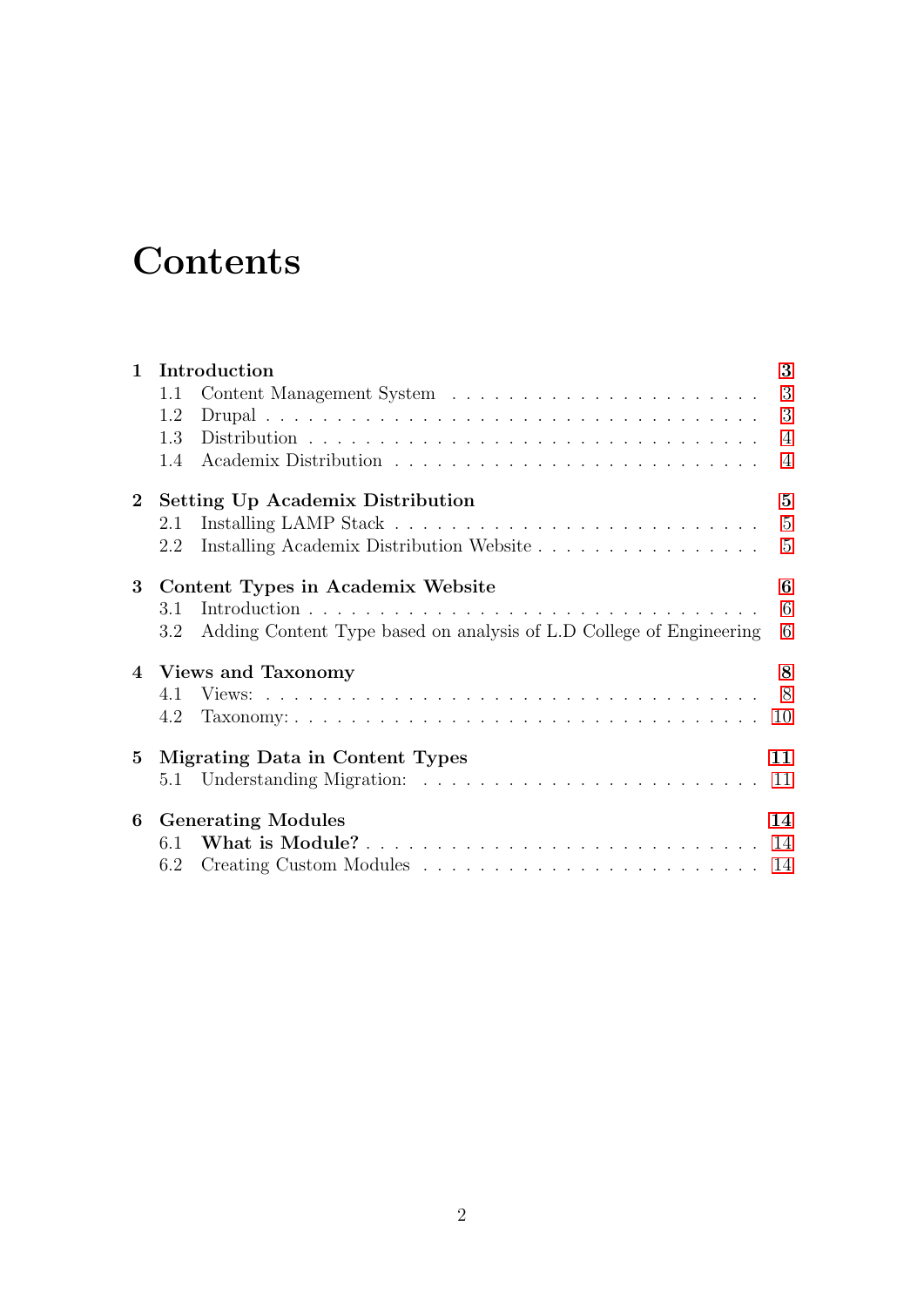# <span id="page-3-0"></span>Introduction

## <span id="page-3-1"></span>1.1 Content Management System

A content management system (CMS) is a software tool that lets users add, publish, edit, or remove content from a website, using a web browser on a smartphone, tablet, or desktop computer. Typically, the CMS software is written in a scripting language, and its scripts run on a computer where a database and a web server are installed. The content and settings for the website are usually stored in a database, and for each page request that comes to the web server, the scripts combine information from the database and assets (JavaScript files, CSS files, image files, etc. that are part of the CMS or have been uploaded) to build the pages of the website.

## <span id="page-3-2"></span>1.2 Drupal

Drupal is a flexible CMS based on the LAMP stack, with a modular design allowing features to be added and removed by installing and uninstalling modules, and allowing the entire look and feel of the website to be changed by installing and uninstalling themes. The base Drupal download, known as Drupal Core, contains the PHP scripts needed to run the basic CMS functionality, several optional modules and themes, and many JavaScript, CSS, and image assets. Many additional modules and themes can be downloaded from the [Drupal.org](https://www.drupal.org/) [website.](https://www.drupal.org/)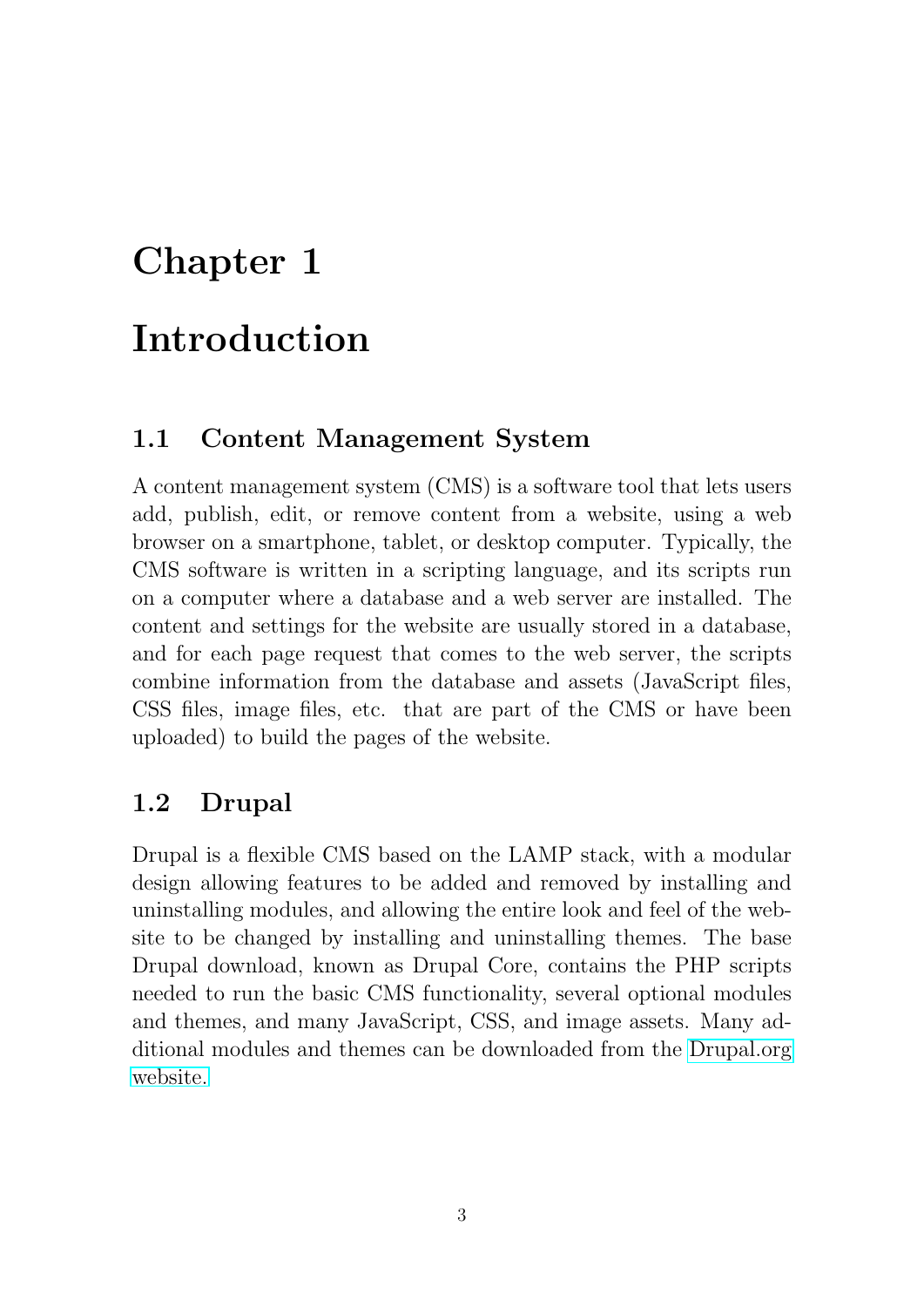## <span id="page-4-0"></span>1.3 Distribution

Distributions provide site features and functions for a specific type of site as a single download containing Drupal core, contributed modules, themes, and pre-defined configuration. They make it possible to quickly set up a complex, use-specific site in fewer steps than if installing and configuring elements individually.

## <span id="page-4-1"></span>1.4 Academix Distribution

This project is about contributing to Academix Distribution which is open source distribution developed for the specialized purpose of providing the structure and foundation for building different college site.To Develop this distribution for the provision of features to be incorporated in it, different college websites were analyzed and based on that different modules were generated. My task was to analyze my college site(L.D. College of Engineering) and contribute to the distribution accordingly.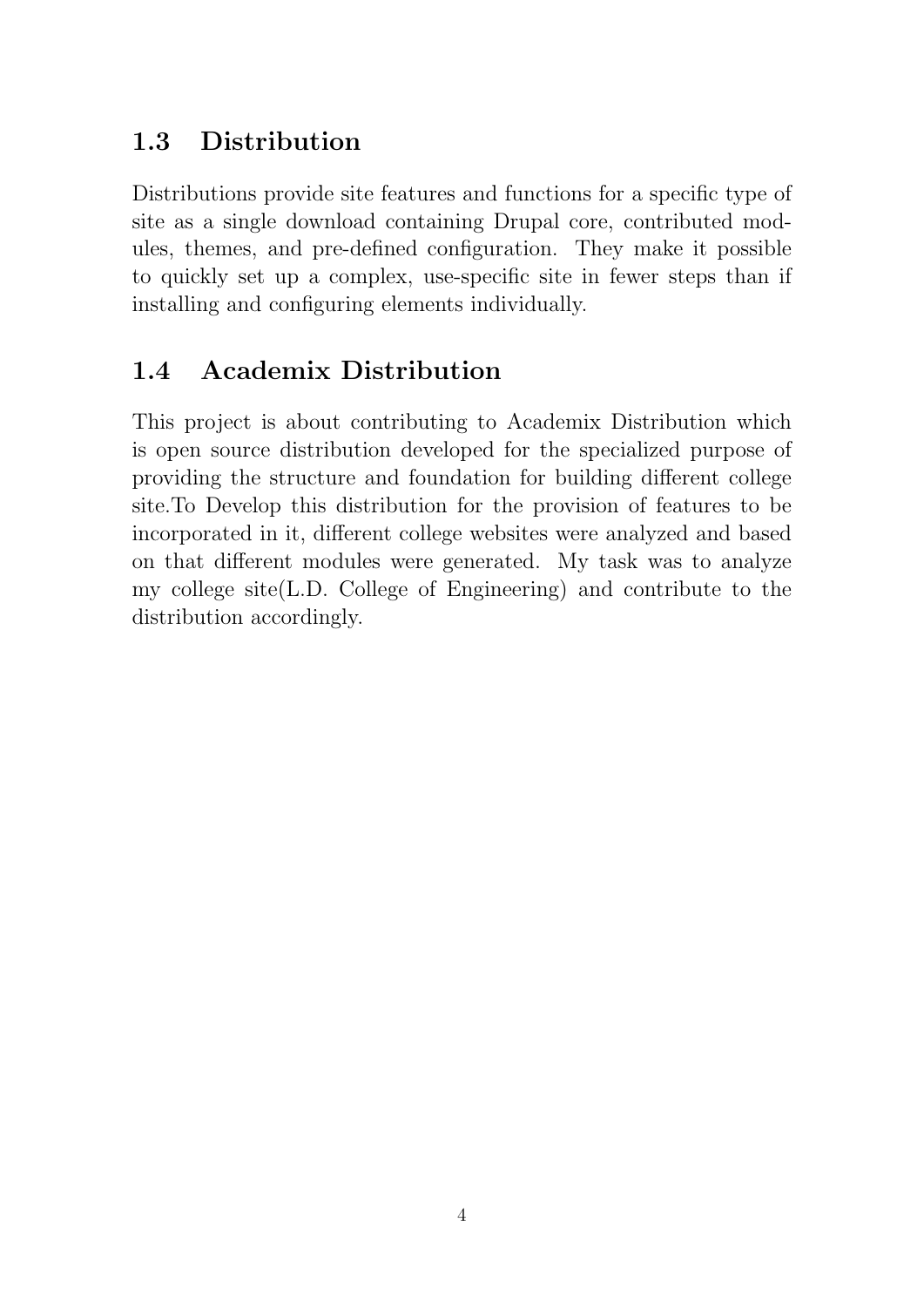# <span id="page-5-0"></span>Setting Up Academix Distribution

#### <span id="page-5-1"></span>2.1 Installing LAMP Stack

As Drupal is based on the LAMP environment, the foremost task is to install LAMP stack. For Drupal 8 the basic required versions of LAMP are as follows:

- Ubuntu: 18.04
- Apache: Apache 2.4
- MySql: MySQL 5.5.3
- PHP:  $php7.2$

#### <span id="page-5-2"></span>2.2 Installing Academix Distribution Website

For Distribution installation Composer is required. Composer is an application-level package manager for the PHP programming language that provides a standard format for managing dependencies of PHP software and required libraries.It is recommended that Drupal 8 sites be built using Composer, with Drush listed as a dependency. Drush is DRUpal SHell. Drush is a command line utility you can use to communicate to your Drupal CMS.

The necessary files for the distribution are obtained from github repository through the *composer create-project* command into the mentioned directory.

Finally the Academix Distribution Website is installed through UI and can be accessed from the localhost.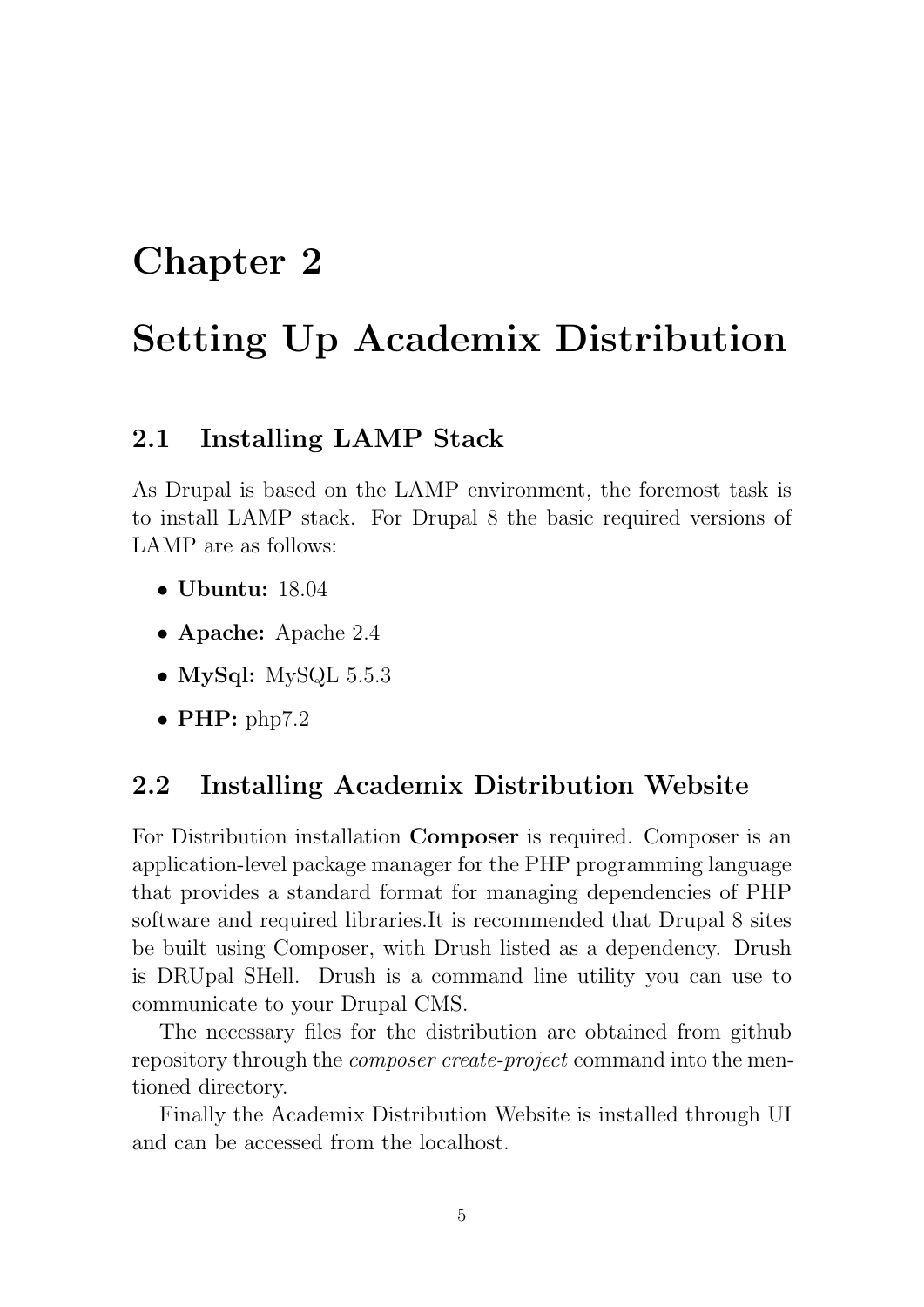# <span id="page-6-0"></span>Content Types in Academix **Website**

## <span id="page-6-1"></span>3.1 Introduction

What is Content Type? A single web site could contain many types of content, such as informational pages, news items, polls, blog posts, real estate listings, etc. In Drupal, each item of content is called a node, and each node belongs to a single content type.

## <span id="page-6-2"></span>3.2 Adding Content Type based on analysis of L.D College of Engineering

Along with the already added content types in the Academix Distribution which are:

- Faculty Page: Content template for opening Faculty Page.
- Event: Creates an event which can be given a start and end date, thus appearing in the events calendar. You can include talks, seminars, CEP courses, etc.
- News Item: Provides news information to be put up on the main page.
- Main Slider: Provides the content template to enable the slide show in the site.

The new content types were added based on the L.D.C.E Site analysis.These Content Types are as follows: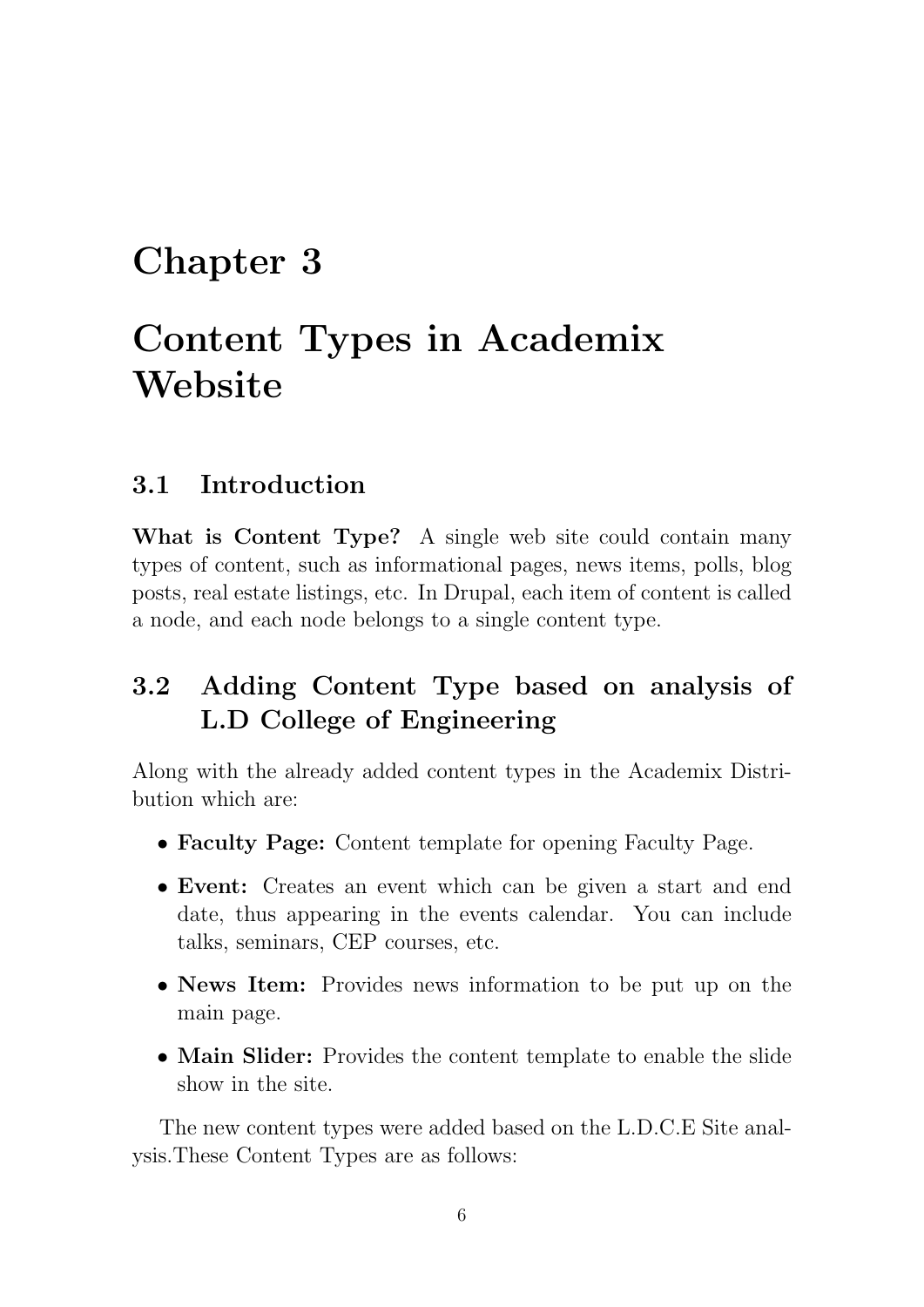- Clubs:This is the content type for different clubs and sports clubs of L.D.C.E.
- Companies: This is the content template for the various companies that visit L.D.C.E for Placements.
- **Program:** This content type is added for provision of information about the various courses provided by different departments.
- Department: This content type provides the information about the various department of L.D.C.E.
- Useful Links: This content type provides template for the representation of various useful links of L.D.C.E.
- Legal Forms: This content type refers to various legal forms of L.D.C.E.
- Photo Gallery: This is the template to hold various photos of various events or occasions of college.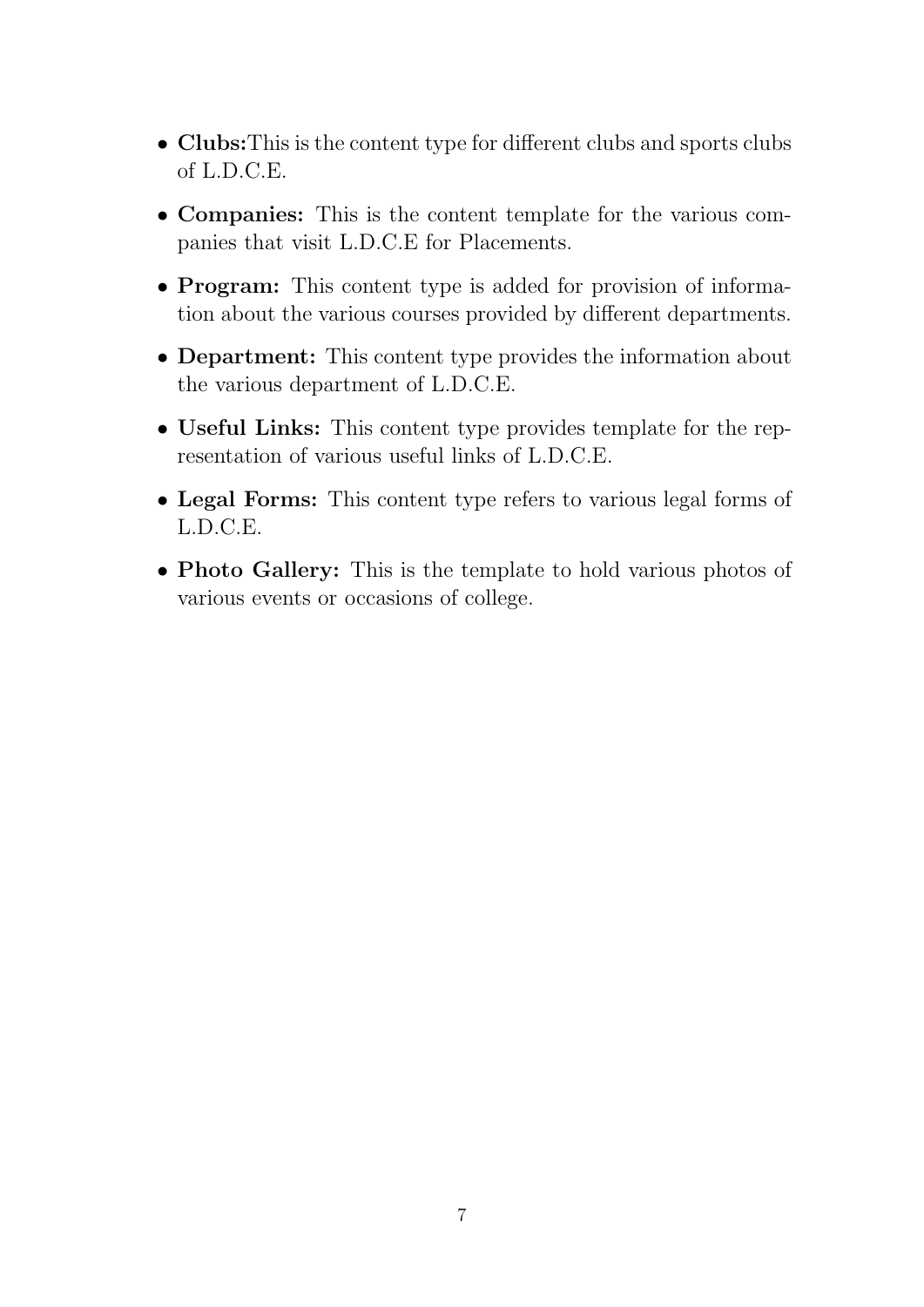## <span id="page-8-0"></span>Views and Taxonomy

#### <span id="page-8-1"></span>4.1 Views:

Based on the contnent types added in academix distribution different views are generated.The folowing views are generated:

- Achievements: This view is created to show achievements according to year.
- **Newsletter:** This is same as achievement this is of news type.
- News and Updates: This view is created to view the news according to Department. Hence the exposed filter is used to let the user select the department.
- Notice Board: This view is created to project the information which is concerned with the students.
- More Info: This view is created to display the trivial info like brochures,scholarships,etc.
- Clubs: This view is created for clubs content type.
- Department:This view is created for the department content type.
- Library Resources: This view is created to view the content related to the library resources in tabular format.
- Photo Gallery: Through this view it is possible to group various images according to the events.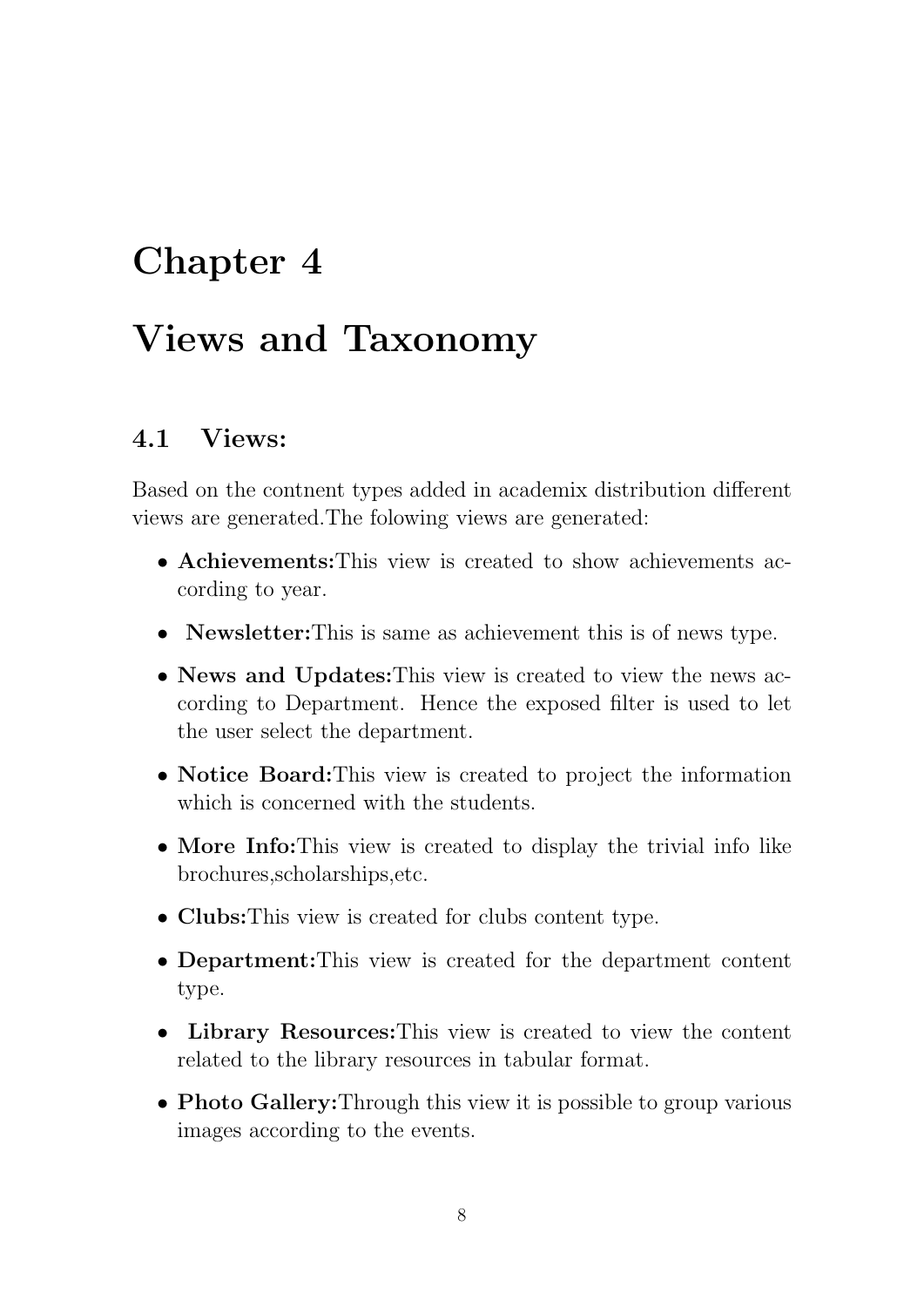- Faculty: This view contains the contextual filter which shows the faculty details of a particular department.
- Useful Links: This view is created for the Useful links content type.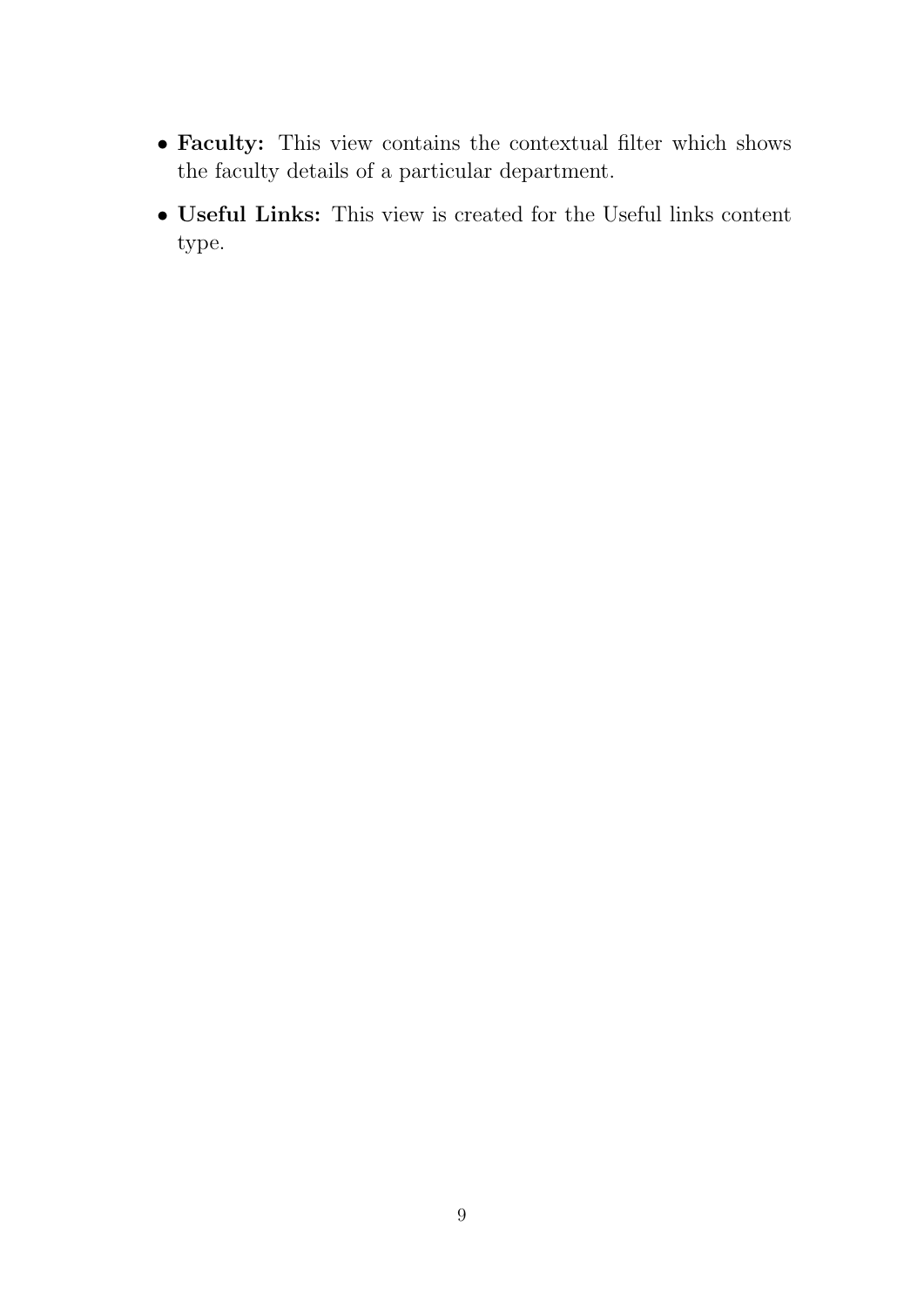## <span id="page-10-0"></span>4.2 Taxonomy:

Various taxonomy vocabulary created for the website are:

- Activity:This vocabulary contains Clubs and Sports which is referred in clubs content type.
- Admission Program:This contains items like UG,PG,PDDC and is referred in course content type.
- Legal forms:This is created for items like MOU,Mandatory notice,etc and is referred in Legal forms content type.
- News Type: This contains items like Newsletter, General, health news,etc to categorize the news item.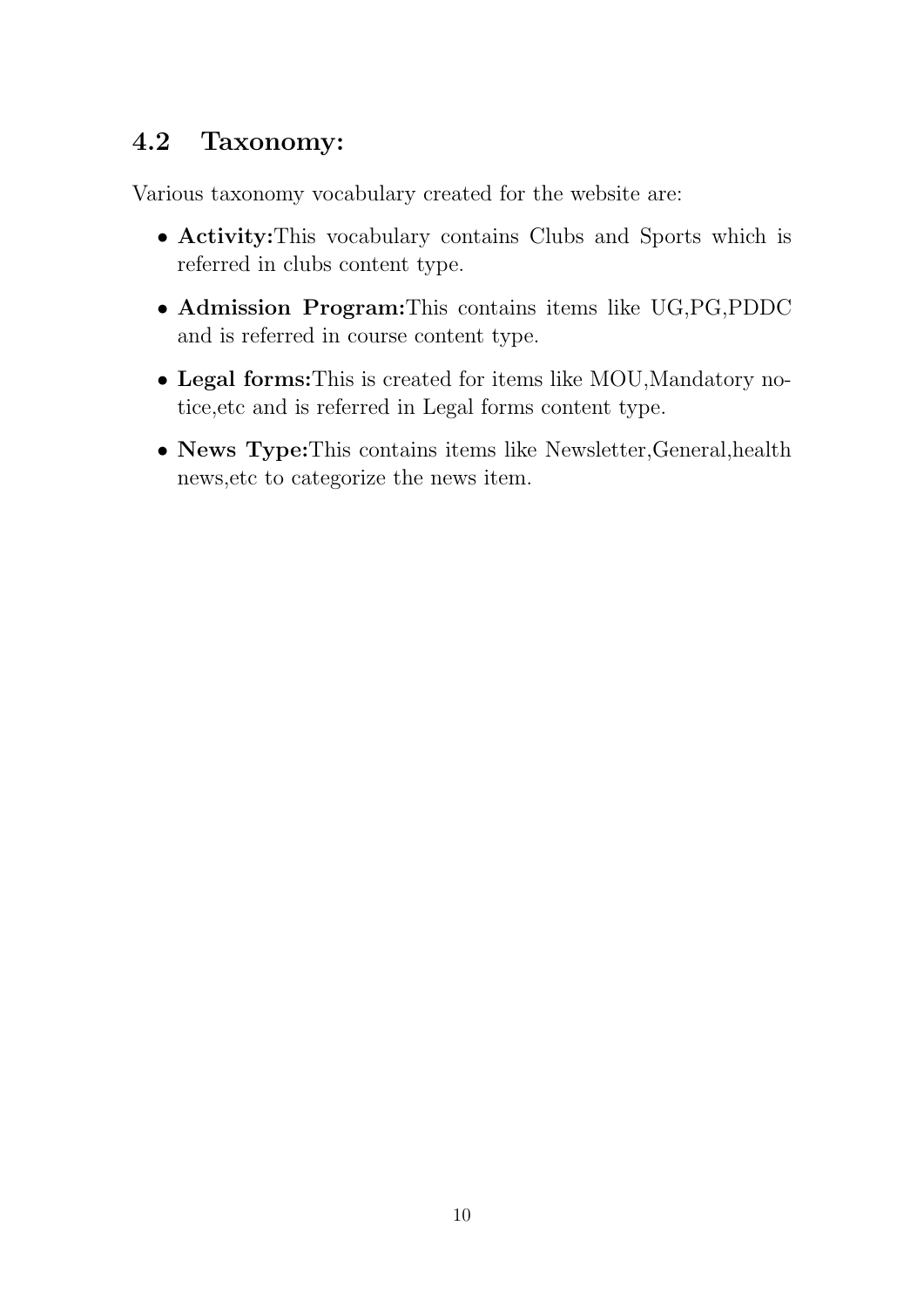# <span id="page-11-0"></span>Migrating Data in Content Types

## <span id="page-11-1"></span>5.1 Understanding Migration:

Migrations are Extract - Transform - Load (ETL) processes

- extract phase is called source
- transform phase is called process
- load phase is called destination

In the source phase, a set of data, called the row, is retrieved from the data source. The data can be migrated from a database, loaded from a file (for example CSV, JSON or XML) or fetched from a web service (for example RSS or REST). The row is sent to the process phase where it is transformed as needed or marked to be skipped. After processing, the transformed row is passed to the destination phase where it is loaded (saved) into the target Drupal site.

For this project we have migrated data from csv. A Comma Separated Values (CSV) file is a plain text file that contains a list of data. These files are often used for exchanging data between different



Figure 5.1: ETL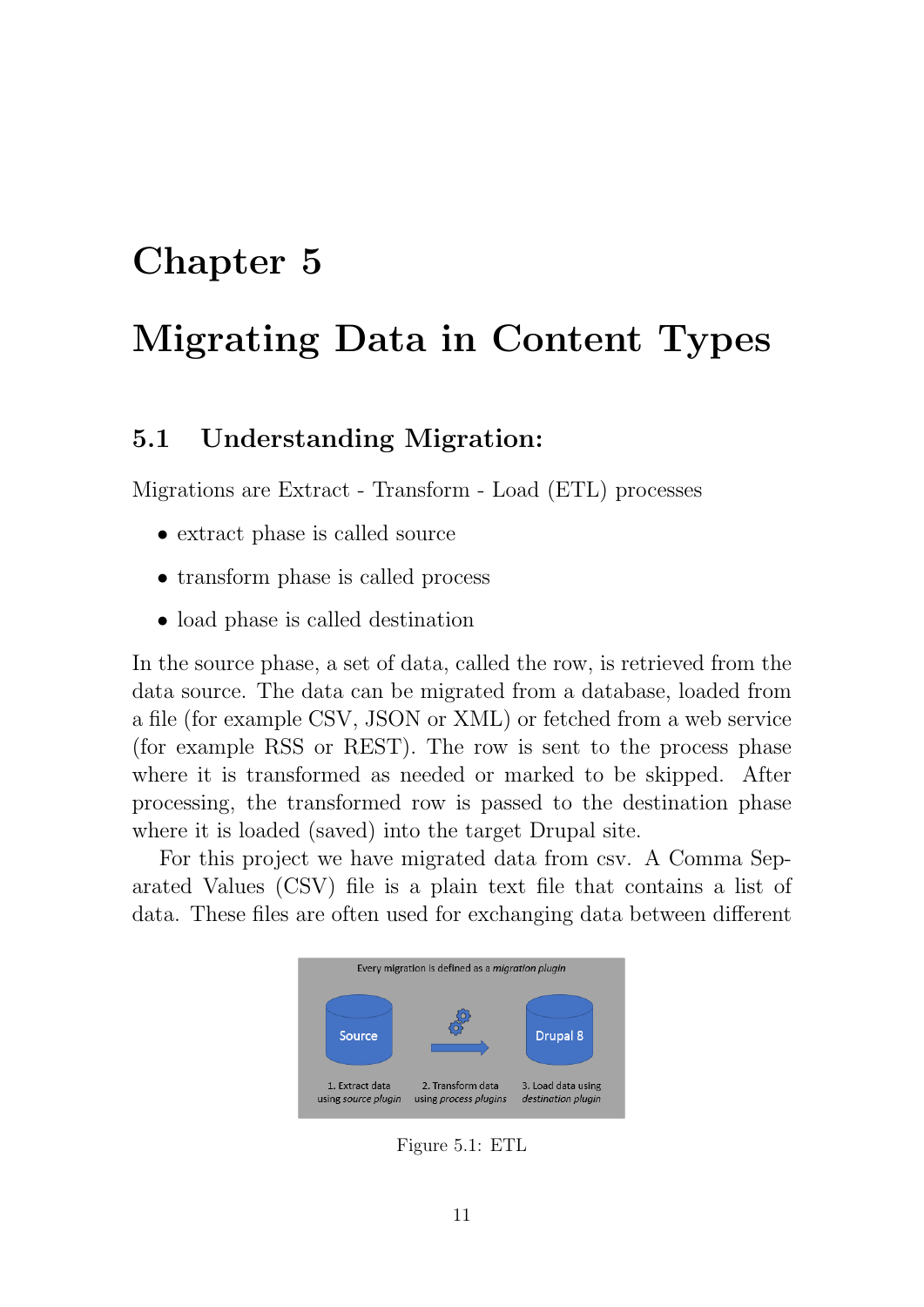

Figure 5.2: csv of department content type

applications. For example, databases and contact managers often support CSV files. With the help of modules like Migrate plus, Migrate tools, Migrate source csv the migration is carried out.Hence using these modules the data from source csv is migrated to destination website according to content types.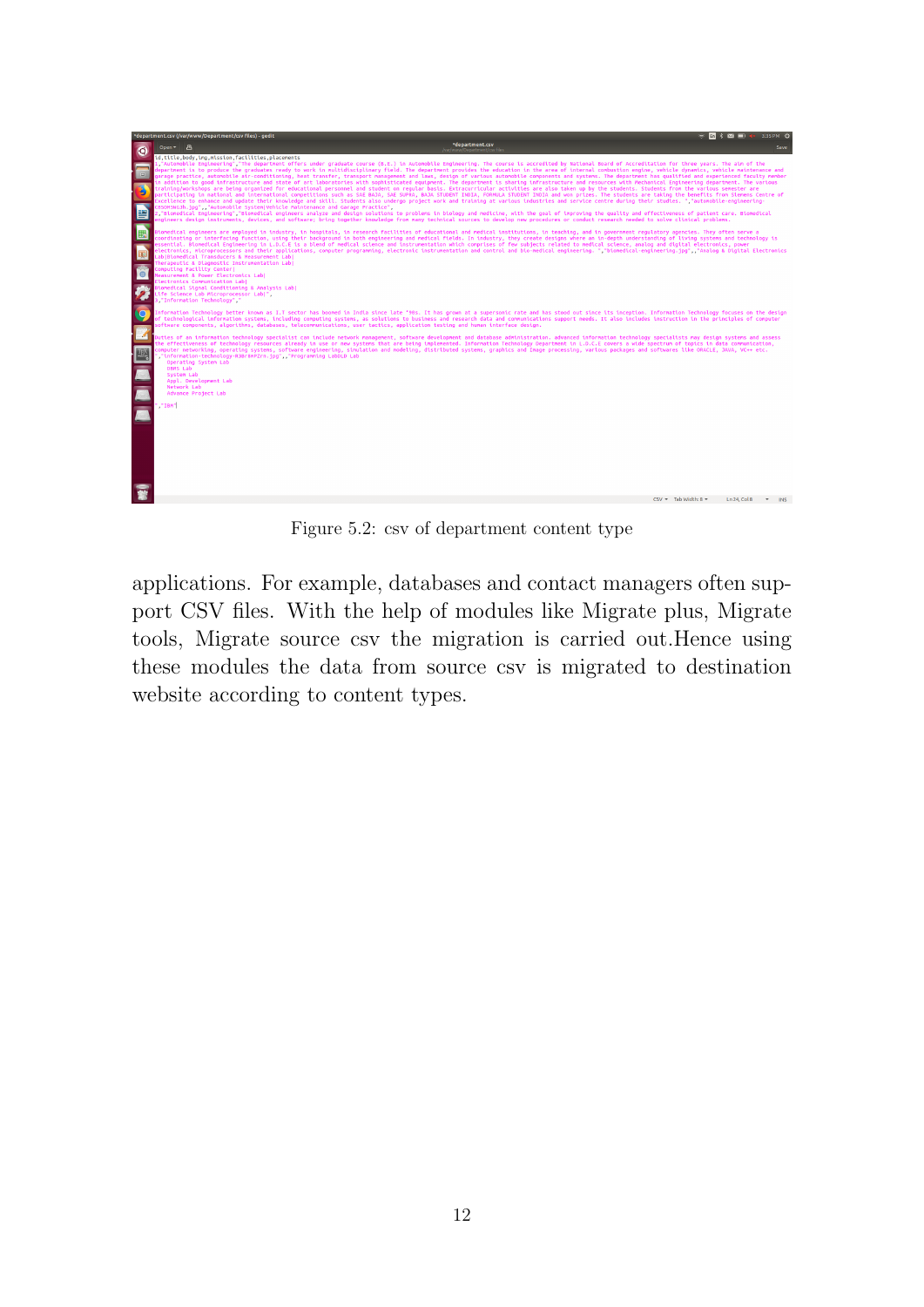

#### Figure 5.3: Data migrated in UI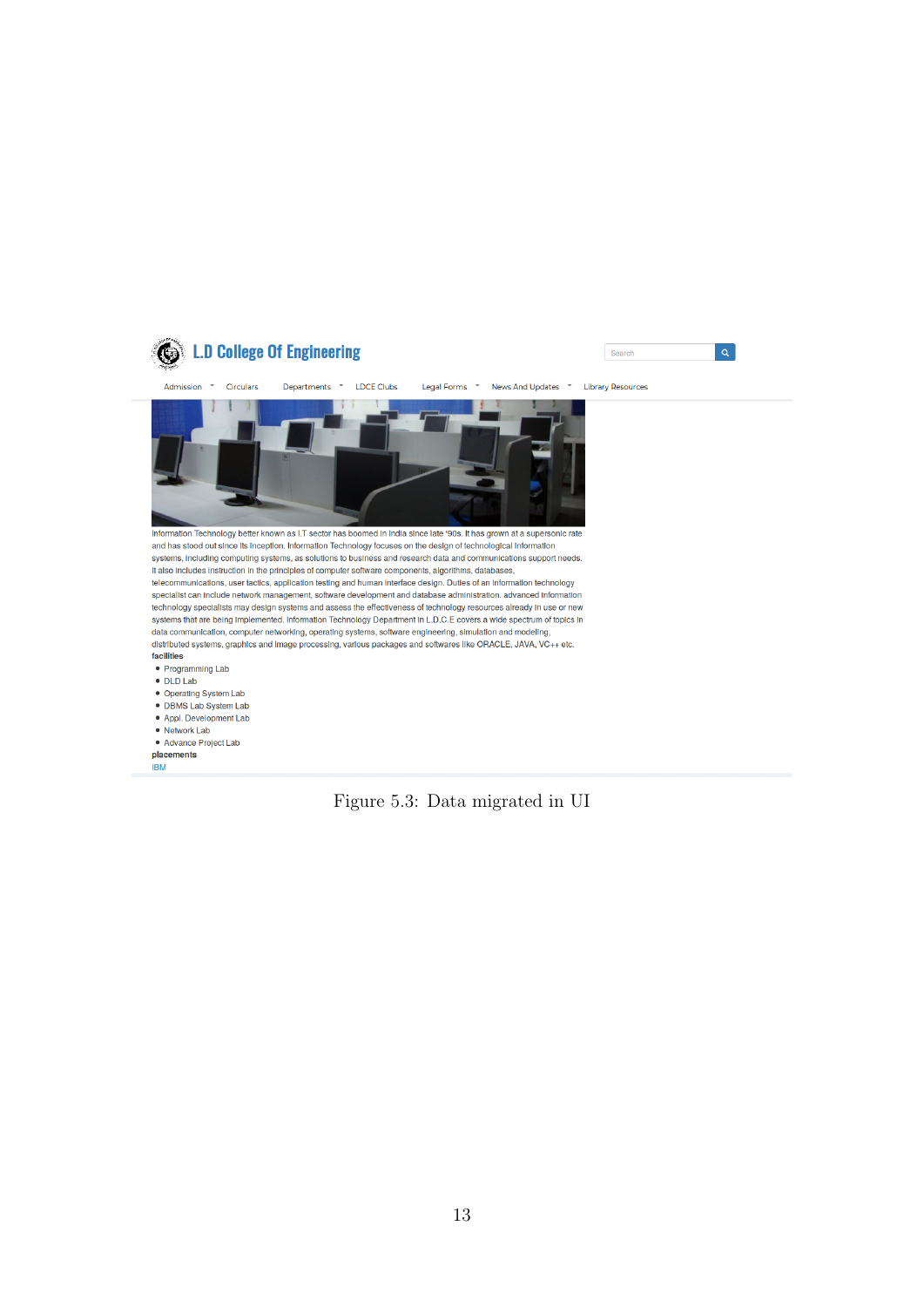# <span id="page-14-0"></span>Generating Modules

## <span id="page-14-1"></span>6.1 What is Module?

A module is a set of PHP, JavaScript, and/or CSS files that extends site features and adds functionality. You can turn the features and functionality on by installing the module, and you can turn it off by uninstalling the module.

#### <span id="page-14-2"></span>6.2 Creating Custom Modules

According to content types the modules are generated. The purpose of module generation is to make the distribution readily available in single download.The necessary content types can be installed or uninstalled in the form of module.For each content type the module is generated and exported.

The modules generated are then pushed into the github where the distribution is and now this distribution is readily available for download.